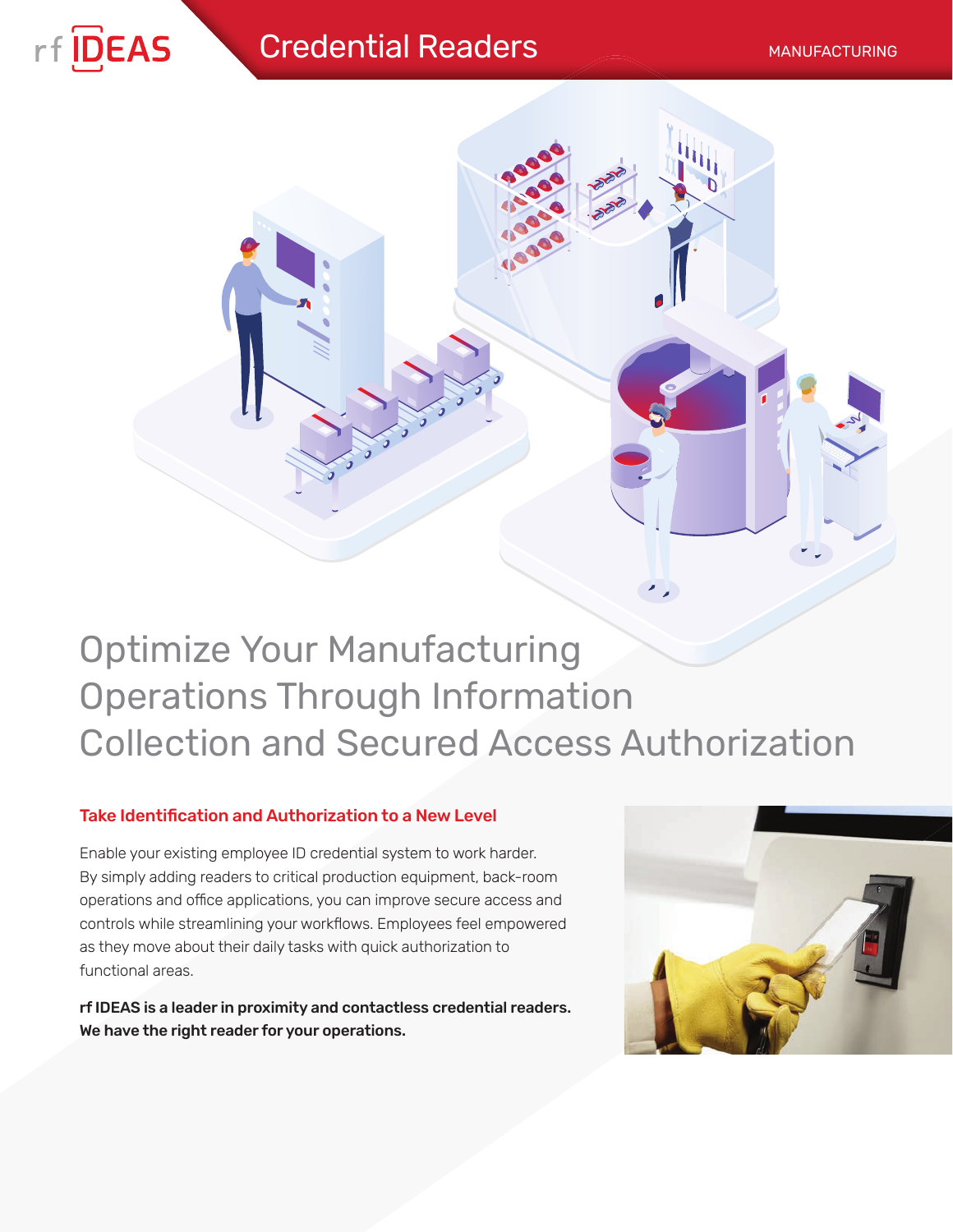- Secure access to HMIs and controllers to better manage manufacturing production • Authorize forklift usage
	-

• Manage tool dispensing

|      |                | <b>AUTHORIZE EMPLOYEE ACTIVITIES</b>                                                                                                                                        |
|------|----------------|-----------------------------------------------------------------------------------------------------------------------------------------------------------------------------|
|      | 1 <sub>3</sub> | <b>Remote Building</b><br>Control workstation security access from different employee<br>groups using ID cards waved at readers.                                            |
|      | 14             | <b>Multi-Function Printing (MFP)</b><br>Secure printed information with a reader and Ethernet converter<br>at the printer, leveraging a single network drop.                |
|      | 15             | <b>Training Room</b><br>Tap a laptop reader to confirm employee training attendance for<br>accurate compliance reporting.                                                   |
|      | 16             | <b>Time and Attendance</b><br>Hourly employees wave their ID cards at a reader mounted on a<br>time and attendance kiosk.                                                   |
|      | 17             | Conference Room / White Board Access<br>Access an electronic whiteboard by waving a credential at a reader<br>connected to the board's USB port.                            |
|      | 18             | <b>Record Attendance at Meeting</b><br>Take meeting attendance accurately by having employees wave<br>their ID card at a mobile reader connected to a laptop/tablet.        |
|      | 19             | Finance / Single Sign-On (SSO)<br>Use employee ID credentials to manage authentication and user<br>rights to access payroll, sensitive customer data, payables and<br>more. |
|      | 20             | <b>Multi-Function Printing (MFP)</b><br>Auditors authenticate with a smart card at a reader on the printer<br>to "pull" confidential print jobs.                            |
|      | 21             | Cafeteria / POS<br>Move cafeteria lines quickly in a cashless system where employees<br>wave IDs, linked to credit cards, against readers.                                  |
|      | 22             | <b>Gated Recycling Area</b><br>Use a reader to authorize workers to enter the recycling area via<br>PLC door activation.                                                    |
|      |                | <b>OPTIMIZE SECURITY OPERATIONS</b>                                                                                                                                         |
|      | 23             | <b>Guard Station</b><br>Verify vehicle delivery authorization using a mobile reader<br>attached to a security quard's laptop/tablet.                                        |
|      | 24             | <b>Contractor Attendance Tracking</b><br>Ensure accurate project time tracking and cost management<br>when contractors "credential in" at readers.                          |
|      | 25             | <b>Interfacility Transportation / Employee Shuttle Bus</b><br>Track employee bus usage, driver authorization and bus location<br>on campus using cards and readers.         |
|      | 26             | <b>Visitor Entry</b><br>Quickly issue temporary visitor cards using the enroll reader<br>and your host ID system.                                                           |
|      | 27             | Single Sign-On (SSO) / Front Office Area<br>Simplify computer log-on with a reader and employee card, meeting<br>IT security compliance.                                    |
| Inc. | 28             | <b>Mustering</b><br>During emergency assembly, employees tap their cards at safety<br>officer's tablet equipped with a reader.                                              |

• Record training attendance

• Streamline the mustering process, and more

## IMPROVE MANUFACTURING WORKFLOWS





# **Discover New Efficiencies Across** the Manufacturing Enterprise

organization. It provides secure access to your campus and buildings, but there is so much more it can do.

# *Improve every corner of your manufacturing operations by using rf IDEAS<sup>®</sup> readers to:<br>Your ID card system identifies every employee in your*

With card readers installed throughout your company, employees can utilize their credentials for single sign-on and secure logical access to equipment, secure printing and even cafeteria point of sale, giving them the power to easily initiate and control their daily activities.

#### 1 Engineering

Manage cost center reporting, tool usage and safety gear with an OEM board built into point-of-use vending machines and kiosks.

Differentiate products from the competition by integrating OEM readers into new control displays.

#### 2 Purchasing Department

Secure information with presence detection to lock workstations when vacated.

## 3 Secured Production Line

Grant line access when waving an authorized employee credential at a reader connected to the HMI.

#### 4 Packaging Line

Provide authorization to the line with the wave of an employee card at a reader connected to the HMI.

#### 5 Mobile Access on Laptop

Move among factory workstations with a single sign-on using employee ID cards and mobile readers, meeting IT security compliance.

#### 6 Tool Crib Dispensing

Authorize workers to take only supplies for their assigned tasks by placing employee credential readers at the tool crib.

#### 7 Warehouse

Control gate opening/closing and robotic arms using PLC/PAC and employee credentials waved at readers.

#### 8 Forklift Access Control

Monitor usage and prevent unauthorized access with readers installed on the forklift control panel.

#### 9 OEM Board

#### 10 Manage Clean Room

Dispense protective clothing and control access to airlocks by waving a credential at a reader.

#### 11 Quality Control Department

Employees "credential in" at production line stations for accountability and quality control, with stations automatically locked when vacated.

#### 12 Utilities

Mount readers on SCADA/HMI control points, enabling facilities to monitor technician activities using ID credentials.